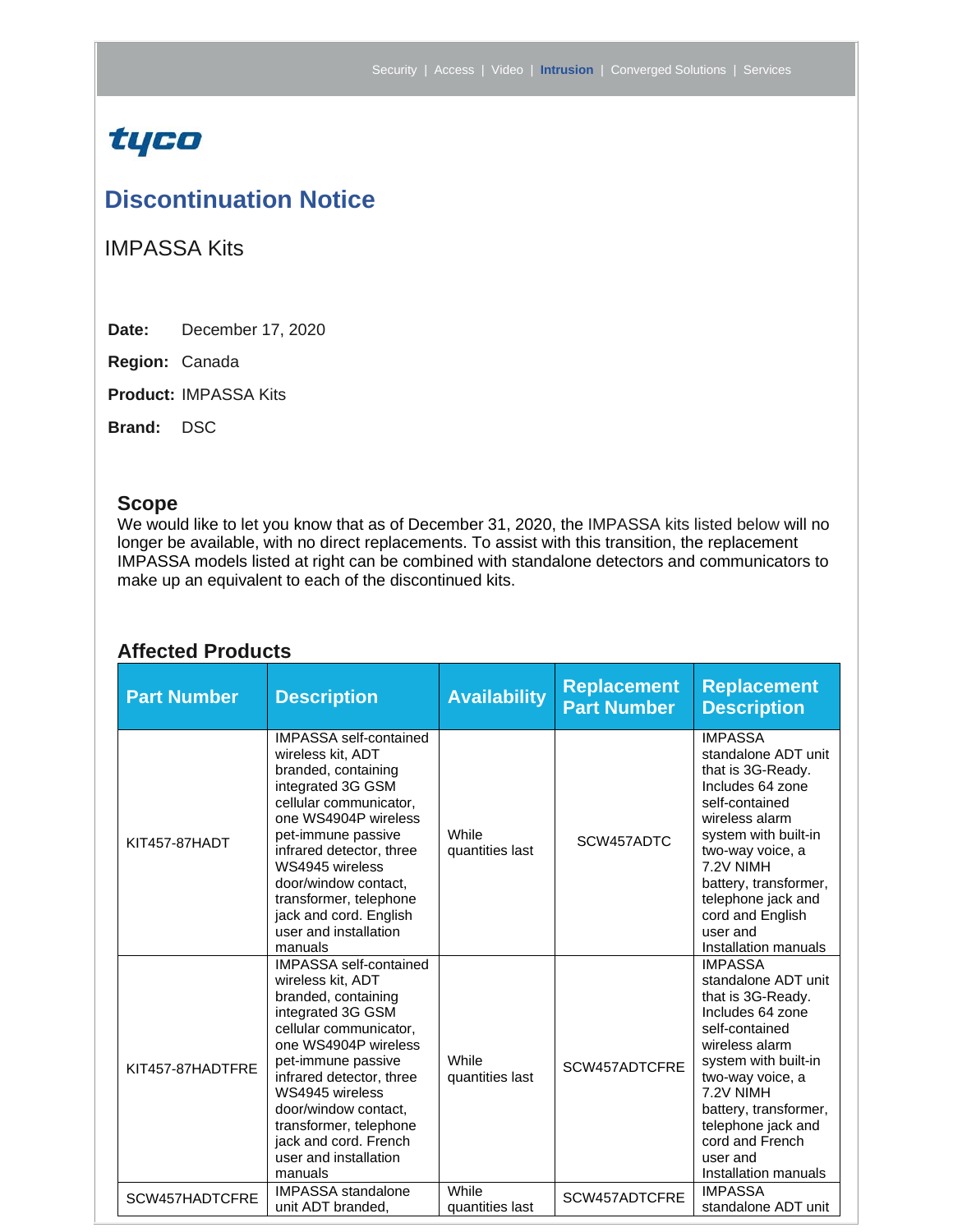|                    | containing integrated 3G<br><b>GSM</b> cellular<br>communicator, a 7.2V<br>NI-MH battery,<br>telephone jack and cord<br>and French installation<br>Manual.                                                                                                                                                                                                                     |                          |                                              | that is 3G-Ready.<br>Includes 64 zone<br>self-contained<br>wireless alarm<br>system with built-in<br>two-way voice, a<br>7.2V NIMH<br>battery, transformer,<br>telephone jack and<br>cord and French<br>user and<br>Installation manuals                                          |
|--------------------|--------------------------------------------------------------------------------------------------------------------------------------------------------------------------------------------------------------------------------------------------------------------------------------------------------------------------------------------------------------------------------|--------------------------|----------------------------------------------|-----------------------------------------------------------------------------------------------------------------------------------------------------------------------------------------------------------------------------------------------------------------------------------|
| KIT457-88HADTFRE   | <b>IMPASSA</b> self-contained<br>wireless kit, ADT<br>branded, containing<br>integrated 3G GSM<br>cellular communicator,<br>one WS4904P wireless<br>pet-immune passive<br>infrared detector, one<br>WS4939 four-button<br>wireless key, two<br>WS4945 wireless<br>door/window contact,<br>transformer, telephone<br>jack, and cord. French<br>user and installation<br>manuals | While<br>quantities last | SCW457ADTCFRE                                | <b>IMPASSA</b><br>standalone ADT unit<br>that is 3G-Ready.<br>Includes 64 zone<br>self-contained<br>wireless alarm<br>system with built-in<br>two-way voice, a<br>7.2V NIMH<br>battery, transformer,<br>telephone jack and<br>cord and French<br>user and<br>Installation manuals |
| <b>TL2553G-CDN</b> | IP/3G Dual Path<br>Communicator with<br>Rogers SIM                                                                                                                                                                                                                                                                                                                             | While<br>quantities last | N/A                                          | N/A                                                                                                                                                                                                                                                                               |
| 3G2055-CDN         | <b>IMPASSA HSPA</b><br><b>Wireless Alarm</b><br>communicator with<br>Rogers SIM                                                                                                                                                                                                                                                                                                | While<br>quantities last | The suggested<br>replacement is<br>LE4000-RG | Rogers LTE<br>Universal Cellular<br>alarm communicator                                                                                                                                                                                                                            |
| TL2603GR-UPG       | <b>IMPASSA HSPA Dual-</b><br>Path Alarm<br>communicator upgrade<br>Kit                                                                                                                                                                                                                                                                                                         | While<br>quantities last | The suggested<br>replacement is<br>LE4000-RG | Rogers LTE<br><b>Universal Cellular</b><br>alarm communicator                                                                                                                                                                                                                     |

Please be advised that effective immediately, the IMPASSA Kits will be discontinued. New orders for these products will be accepted only while quantities last.

| Schedule <sup>1</sup>           |                              |  |  |
|---------------------------------|------------------------------|--|--|
| <b>End-of-Life Announcement</b> | December 31, 2020            |  |  |
| <b>Last Buy Date</b>            | <b>Effective Immediately</b> |  |  |
| <b>Last Ship Date</b>           | N/A                          |  |  |

Note: Due to material availability, orders significantly higher than forecast or historical run rate may not be accepted.